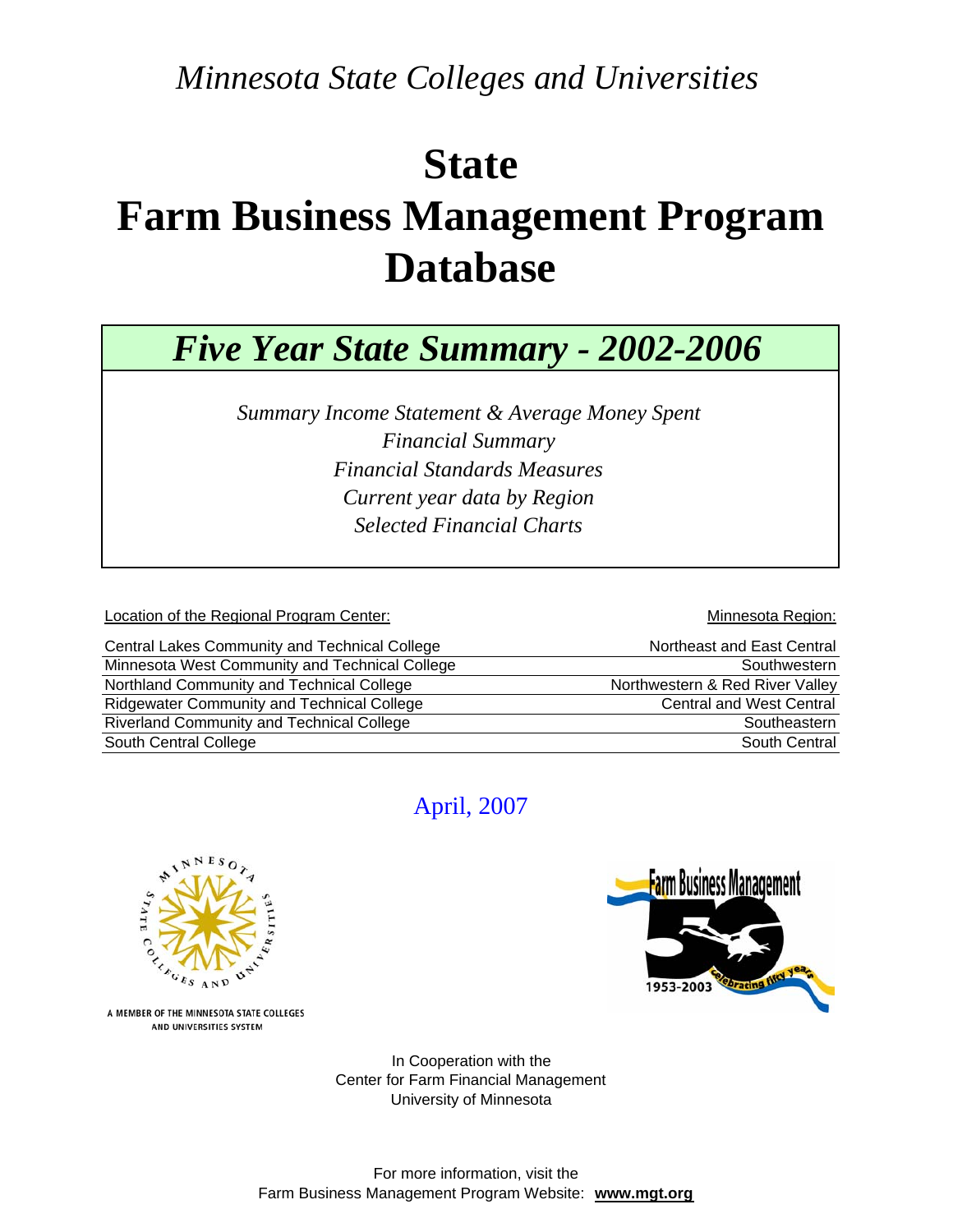| <b>Summary Farm Income Statement</b>                                          |                                |         |         |         |          |  |
|-------------------------------------------------------------------------------|--------------------------------|---------|---------|---------|----------|--|
|                                                                               | <b>(Farms Sorted By Years)</b> |         |         |         |          |  |
| <b>Minnesota State Colleges &amp; Universities - Farm Business Management</b> |                                |         |         |         |          |  |
|                                                                               | 2006                           | 2005    | 2004    | 2003    | 2002     |  |
| Number of farms                                                               | 2332                           | 2247    | 2234    | 2266    | 2166     |  |
| <b>Farm Revenue</b>                                                           |                                |         |         |         |          |  |
| Crop sales                                                                    | 214,302                        | 169,985 | 179,335 | 174,324 | 153,849  |  |
| Change in crop and feed inventory                                             | 47,255                         | 24,961  | 850     | 7,267   | 18,704   |  |
| Livestock sales                                                               | 206,067                        | 208,743 | 198,421 | 152,215 | 139,965  |  |
| Change in mkt livestock inventory                                             | 1,129                          | 3,453   | 4,799   | 2,302   | $-565$   |  |
| Government payments                                                           | 27,139                         | 49,788  | 23,762  | 28,172  | 14,467   |  |
| Other cash income                                                             | 40,884                         | 39,857  | 36,840  | 29,312  | 29,811   |  |
| Change in accounts receivable                                                 | 979                            | $-4308$ | 9226    | $-144$  | 305      |  |
| <b>Gross revenue</b>                                                          | 537,755                        | 492,479 | 453,233 | 393,448 | 356,536  |  |
| <b>Farm Expenses</b>                                                          |                                |         |         |         |          |  |
| Cash operating expenses                                                       | 395,062                        | 361,409 | 336,393 | 293,349 | 259,281  |  |
| Change in prepaid exp & supplies                                              | 149                            | 4,788   | 3,712   | 3,258   | $-3,194$ |  |
| Change in accounts payable                                                    | 6,420                          | $-4$    | 586     | $-673$  | $-2242$  |  |
| Depreciation & other capital adj                                              | 26,107                         | 25,604  | 24,954  | 24,549  | 24,323   |  |
| Total operating expense                                                       | 414,600                        | 382,229 | 357,049 | 315,313 | 289,040  |  |
| Interest paid                                                                 | 21,630                         | 24,997  | 22,932  | 23,369  | 23,433   |  |
| Change in accrued interest                                                    | 9,553                          | 1052    | 491     | $-111$  | $-10$    |  |
| <b>Total expense</b>                                                          | 445,783                        | 408,278 | 380,472 | 338,571 | 312,463  |  |
| Net farm income                                                               | 91,971                         | 84,198  | 72,761  | 54,880  | 44,075   |  |



**Farm Business Management Education Programs Dairy Farm Sort** Dairy Farm Sort *A Member of the Minnesota State Colleges & Universities System* **April, 2007**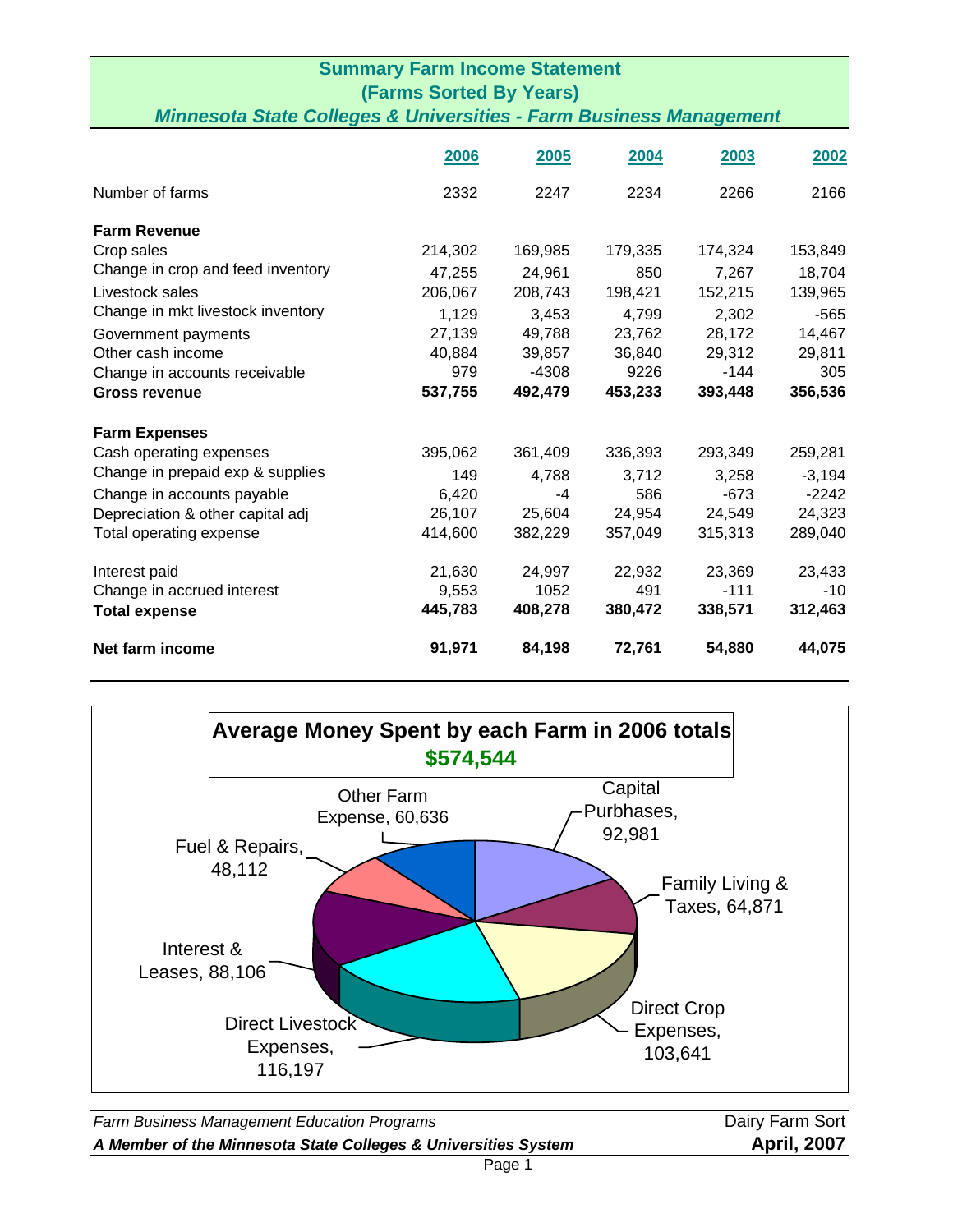| <b>Financial Summary</b>                                                                                        |                                                                |           |           |           |                    |
|-----------------------------------------------------------------------------------------------------------------|----------------------------------------------------------------|-----------|-----------|-----------|--------------------|
| <b>(Farms Sorted By Years)</b><br><b>Minnesota State Colleges &amp; Universities - Farm Business Management</b> |                                                                |           |           |           |                    |
|                                                                                                                 |                                                                |           |           |           |                    |
|                                                                                                                 | 2006                                                           | 2005      | 2004      | 2003      | 2002               |
| Number of farms                                                                                                 | 2332                                                           | 2247      | 2234      | 2266      | 2166               |
| <b>Income Statement</b>                                                                                         |                                                                |           |           |           |                    |
| Gross cash farm income                                                                                          | 488,392                                                        | 468,370   | 438,358   | 384,026   | 338,094            |
| Total cash farm expense                                                                                         | 416,694                                                        | 386,406   | 359,325   | 316,718   | 282,714            |
| Net cash farm income                                                                                            | 71,698                                                         | 81,964    | 79,033    | 67,308    | 55,380             |
| Inventory change                                                                                                | 46,380                                                         | 27,839    | 18,682    | 12,121    | 13,019             |
| Depreciation and capital adjust                                                                                 | $-26,107$                                                      | $-25,604$ | $-24,954$ | $-24,549$ | $-24,323$          |
| Net farm income                                                                                                 | 91,971                                                         | 84,198    | 72,761    | 54,880    | 44,075             |
| <b>Profitability (cost)</b>                                                                                     |                                                                |           |           |           |                    |
| Labor and management earnings                                                                                   | 62,570                                                         | 57,722    | 49,125    | 33,716    | 24,343             |
| Rate of return on assets                                                                                        | 9.1%                                                           | 8.5%      | 8.0%      | 6.5%      | 5.8%               |
| Rate of return on equity                                                                                        | 11.8%                                                          | 11.5%     | 10.9%     | 7.4%      | 5.4%               |
| Operating profit margin                                                                                         | 19.7%                                                          | 18.5%     | 17.6%     | 14.9%     | 13.7%              |
| Asset turnover rate                                                                                             | 46.1%                                                          | 46.1%     | 45.6%     | 43.8%     | 42.3%              |
| <b>Liquidity</b>                                                                                                |                                                                |           |           |           |                    |
| Ending current ratio                                                                                            | 1.57                                                           | 1.52      | 1.48      | 1.43      | 1.37               |
| Ending working capital                                                                                          | 114,233                                                        | 90,647    | 76,346    | 62,873    | 53,883             |
| End working capital to gross inc                                                                                | 23.4%                                                          | 19.4%     | 17.4%     | 16.4%     | 15.9%              |
| Term debt coverage ratio                                                                                        | 178.3%                                                         | 174.3%    | 162.8%    | 140.8%    | 128.7%             |
| Expense as a percent of income                                                                                  | 78.0%                                                          | 77.7%     | 78.4%     | 79.8%     | 80.8%              |
| Interest as a percent of income                                                                                 | 5.8%                                                           | 5.3%      | 5.2%      | 5.9%      | 6.6%               |
| Solvency (market)                                                                                               |                                                                |           |           |           |                    |
| Number of sole proprietors                                                                                      | 2,332                                                          | 2,247     | 2,234     | 2,266     | 2,165              |
| Ending farm assets                                                                                              | 1,378,353                                                      | 1,256,228 | 1,132,961 | 1,011,283 | 950,425            |
| Ending farm liabilities                                                                                         | 662,952                                                        | 604,441   | 560,354   | 514,391   | 497,298            |
| Ending total assets                                                                                             | 1,548,641                                                      | 1,412,415 | 1,273,818 | 1,143,305 | 1,070,572          |
| Ending total liabilities                                                                                        | 703,945                                                        | 639,662   | 590,327   | 543,310   | 522,043            |
| Ending net worth                                                                                                | 844,696                                                        | 772,753   | 683,491   | 599,994   | 548,529            |
| Net worth change                                                                                                | 90,504                                                         | 89,850    | 74,211    | 61,192    | 37,249             |
| Ending farm debt to asset ratio                                                                                 | 48%                                                            | 48%       | 49%       | 51%       | 52%                |
| Beg total debt to asset ratio                                                                                   | 46%                                                            | 46%       | 48%       | 49%       | 49%                |
| End total debt to asset ratio                                                                                   | 45%                                                            | 45%       | 46%       | 48%       | 49%                |
| <b>Nonfarm Information</b>                                                                                      |                                                                |           |           |           |                    |
| Net nonfarm income                                                                                              | 24,249                                                         | 23,678    | 21,589    | 21,602    | 20,556             |
| Farms reporting living expenses                                                                                 | 893                                                            | 873       | 924       | 981       | 1,195              |
| Total family living expense                                                                                     | 41,399                                                         | 39,162    | 38,616    | 34,941    | 32,308             |
| Total living, invest, & capital                                                                                 | 66,293                                                         | 59,573    | 57,656    | 51,755    | 49,729             |
| <b>Crop Acres</b>                                                                                               |                                                                |           |           |           |                    |
| Total acres owned                                                                                               | 273                                                            | 275       | 275       | 270       | 269                |
| Total crop acres                                                                                                | 782                                                            | 761       | 754       | 734       | 709                |
| Total crop acres owned                                                                                          | 217                                                            | 218       | 222       | 212       | 206                |
| Total crop acres cash rented                                                                                    | 541                                                            | 520       | 505       | 493       | 470                |
| Total crop acres share rented                                                                                   | 23                                                             | 24        | 27        | 29        | 33                 |
|                                                                                                                 | Dairy Farm Sort<br>Farm Business Management Education Programs |           |           |           |                    |
| A Member of the Minnesota State Colleges & Universities System                                                  |                                                                |           |           |           | <b>April, 2007</b> |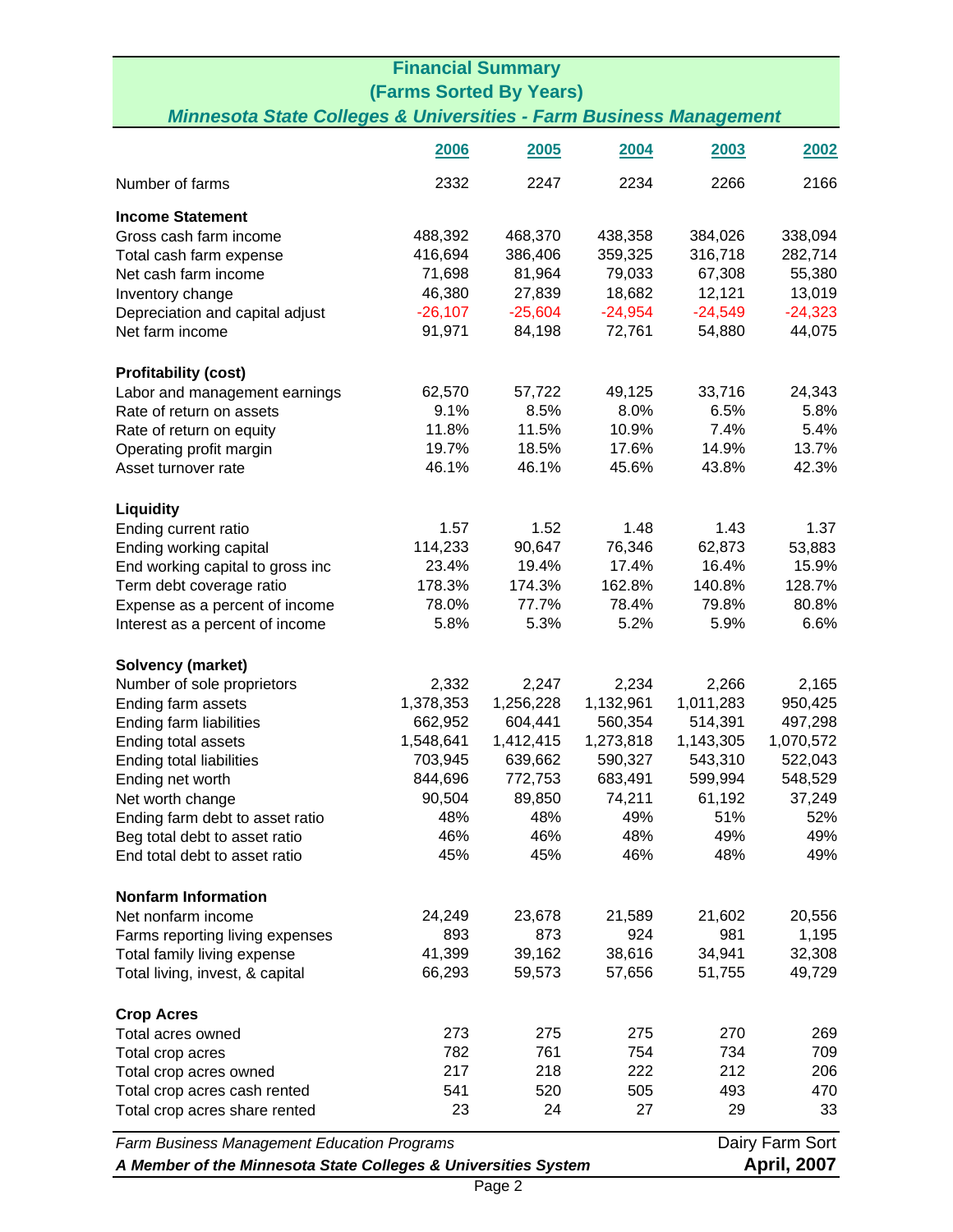| <b>Financial Standards Measures</b><br><b>(Farms Sorted By Years)</b>         |         |        |        |        |        |
|-------------------------------------------------------------------------------|---------|--------|--------|--------|--------|
| <b>Minnesota State Colleges &amp; Universities - Farm Business Management</b> |         |        |        |        |        |
|                                                                               | 2006    | 2005   | 2004   | 2003   | 2002   |
| Number of farms                                                               | 2332    | 2247   | 2234   | 2266   | 2166   |
| Liquidity                                                                     |         |        |        |        |        |
| Current ratio                                                                 | 1.57    | 1.52   | 1.48   | 1.43   | 1.37   |
| Working capital                                                               | 114,233 | 90,647 | 76,346 | 62,873 | 53,883 |
| <b>Solvency (market)</b>                                                      |         |        |        |        |        |
| Farm debt to asset ratio                                                      | 48%     | 48%    | 49%    | 51%    | 52%    |
| Farm equity to asset ratio                                                    | 52%     | 52%    | 51%    | 49%    | 48%    |
| Farm debt to equity ratio                                                     | 93%     | 93%    | 98%    | 104%   | 110%   |
| <b>Profitability (cost)</b>                                                   |         |        |        |        |        |
| Rate of return on farm assets                                                 | 9.1%    | 8.5%   | 8.0%   | 6.5%   | 5.8%   |
| Rate of return on farm equity                                                 | 11.8%   | 11.5%  | 10.9%  | 7.4%   | 5.4%   |
| Operating profit margin                                                       | 19.7%   | 18.5%  | 17.6%  | 14.9%  | 13.8%  |
| Net farm income                                                               | 91,971  | 84,198 | 72,761 | 54,880 | 44,086 |
| <b>Repayment Capacity</b>                                                     |         |        |        |        |        |
| Term debt coverage ratio                                                      | 178%    | 174%   | 163%   | 141%   | 129%   |
| Capital replacement margin                                                    | 47,929  | 43,951 | 35,569 | 22,456 | 14,951 |
| <b>Efficiency</b>                                                             |         |        |        |        |        |
| Asset turnover rate (cost)                                                    | 46.1%   | 46.1%  | 45.6%  | 43.8%  | 42.2%  |
| Operating expense ratio                                                       | 72.2%   | 72.4%  | 73.3%  | 73.9%  | 74.2%  |
| Depreciation expense ratio                                                    | 4.9%    | 5.2%   | 5.5%   | 6.2%   | 6.8%   |
| Interest expense ratio                                                        | 5.8%    | 5.3%   | 5.2%   | 5.9%   | 6.6%   |
| Net farm income ratio                                                         | 17.1%   | 17.1%  | 16.1%  | 13.9%  | 12.4%  |



**Farm Business Management Education Programs Dairy Farm Sort** Dairy Farm Sort *A Member of the Minnesota State Colleges & Universities System* **April, 2007**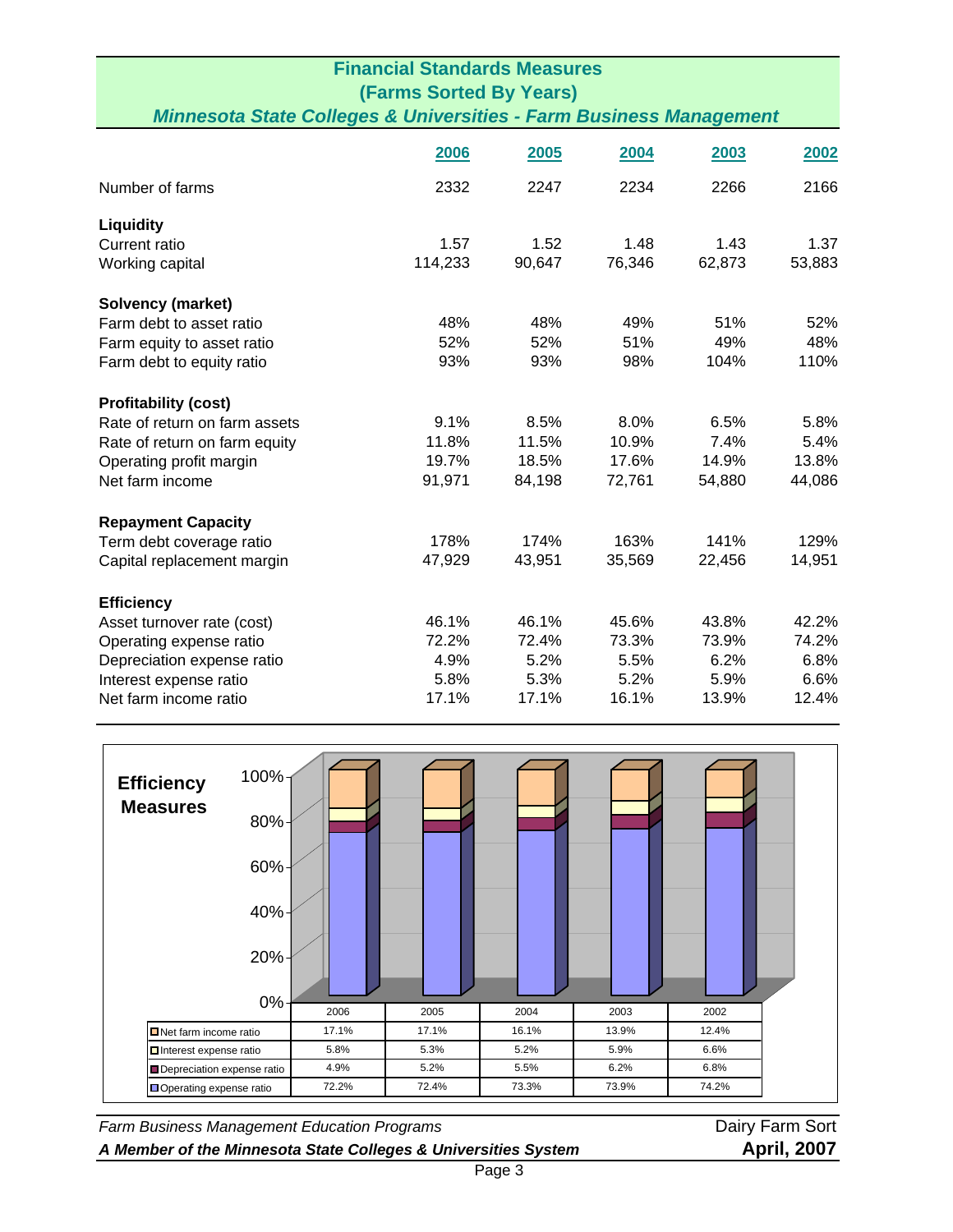| <b>Financial Summary</b>                                                             |                                                                       |                      |                   |                   |                    |  |
|--------------------------------------------------------------------------------------|-----------------------------------------------------------------------|----------------------|-------------------|-------------------|--------------------|--|
| (Farms Sorted By Report Region)                                                      |                                                                       |                      |                   |                   |                    |  |
| <b>Minnesota State Colleges &amp; Universities - Farm Business Management</b>        |                                                                       |                      |                   |                   |                    |  |
|                                                                                      | <b>NC&amp;NW</b>                                                      | <b>Valley</b>        | WC&C              | <b>SW&amp;SC</b>  | $SE$               |  |
| Number of farms                                                                      | 462                                                                   | 241                  | 500               | 810               | 453                |  |
| <b>Income Statement</b>                                                              |                                                                       |                      |                   |                   |                    |  |
| Gross cash farm income                                                               | 317,821                                                               | 604,651              | 463,503           | 532,228           | 546,713            |  |
| Total cash farm expense                                                              | 274,250                                                               | 508,716              | 391,571           | 448,854           | 478,788            |  |
| Net cash farm income                                                                 | 43,571                                                                | 95,935               | 71,932            | 83,374            | 67,924             |  |
| Inventory change                                                                     | 13,979                                                                | 90,424               | 43,404            | 53,707            | 48,959             |  |
| Depreciation and capital adjust                                                      | $-17,994$                                                             | $-26,783$            | $-25,385$         | $-30,116$         | $-27,441$          |  |
| Net farm income                                                                      | 39,556                                                                | 159,576              | 89,951            | 106,964           | 89,443             |  |
| <b>Profitability (cost)</b>                                                          |                                                                       |                      |                   |                   |                    |  |
| Labor and management earnings                                                        | 18,443                                                                | 117,688              | 57,504            | 79,204            | 57,064             |  |
| Rate of return on assets                                                             | 4.5%                                                                  | 11.6%                | 8.6%              | 11.1%             | 7.8%               |  |
| Rate of return on equity                                                             | 2.8%                                                                  | 15.8%                | 10.5%             | 16.2%             | 9.4%               |  |
| Operating profit margin                                                              | 11.8%                                                                 | 21.7%                | 19.1%             | 22.8%             | 17.5%<br>44.6%     |  |
| Asset turnover rate                                                                  | 38.6%                                                                 | 53.6%                | 44.9%             | 48.6%             |                    |  |
| Liquidity                                                                            |                                                                       |                      |                   |                   |                    |  |
| Ending current ratio                                                                 | 1.28                                                                  | 1.55                 | 1.63              | 1.61              | 1.63               |  |
| Ending working capital                                                               | 36,124<br>11.4%                                                       | 152,956<br>25.3%     | 120,290<br>26.0%  | 135,625<br>25.5%  | 132,535<br>24.2%   |  |
| End working capital to gross inc<br>Term debt coverage ratio                         | 115.4%                                                                | 226.1%               | 165.9%            | 206.7%            | 170.2%             |  |
| Expense as a percent of income                                                       | 82.9%                                                                 | 73.0%                | 77.5%             | 76.6%             | 80.6%              |  |
| Interest as a percent of income                                                      | 7.0%                                                                  | 5.6%                 | 5.5%              | 5.6%              | 5.7%               |  |
|                                                                                      |                                                                       |                      |                   |                   |                    |  |
| Solvency (cost)                                                                      | 462                                                                   | 241                  | 500               | 810               | 453                |  |
| Number of sole proprietors<br>Ending farm assets                                     | 772,460                                                               | 1,369,785            | 1,057,000         | 1,044,386         | 1,157,712          |  |
| Ending farm liabilities                                                              | 411,554                                                               | 621,692              | 495,133           | 551,251           | 598,493            |  |
| Ending total assets                                                                  | 872,807                                                               | 1,546,741            | 1,184,894         | 1,199,619         | 1,326,273          |  |
| Ending total liabilities                                                             | 436,350                                                               | 666,343              | 524,387           | 595,919           | 626,460            |  |
| Ending net worth                                                                     | 436,458                                                               | 880,398              | 660,507           | 603,699           | 699,814            |  |
| Net worth change                                                                     | 32,559                                                                | 111,798              | 64,212            | 84,100            | 70,245             |  |
| Ending farm debt to asset ratio                                                      | 53%                                                                   | 45%                  | 47%               | 53%               | 52%                |  |
| Beg total debt to asset ratio                                                        | 49%                                                                   | 45%                  | 44%               | 51%               | 47%                |  |
| End total debt to asset ratio                                                        | 50%                                                                   | 43%                  | 44%               | 50%               | 47%                |  |
| Solvency (market)                                                                    |                                                                       |                      |                   |                   |                    |  |
| Number of sole proprietors                                                           | 462                                                                   | 241                  | 500               | 810               | 453                |  |
| Ending farm assets                                                                   | 931,270                                                               | 1,637,821            | 1,315,755         | 1,462,099         | 1,602,767          |  |
| Ending farm liabilities                                                              | 479,934                                                               | 769,972              | 595,224           | 706,511           | 772,558            |  |
| Ending total assets                                                                  | 1,043,797                                                             | 1,843,596            | 1,461,377         | 1,655,725         | 1,799,450          |  |
| Ending total liabilities                                                             | 507,108                                                               | 820,847              | 627,886           | 759,314           | 808,800            |  |
| Ending net worth<br>Net worth change                                                 | 536,689<br>45,046                                                     | 1,022,749<br>123,741 | 833,491<br>83,934 | 896,411<br>98,289 | 990,650<br>111,640 |  |
| Ending farm debt to asset ratio                                                      | 52%                                                                   | 47%                  | 45%               | 48%               | 48%                |  |
| Beg total debt to asset ratio                                                        | 48%                                                                   | 46%                  | 43%               | 46%               | 45%                |  |
| End total debt to asset ratio                                                        | 49%                                                                   | 45%                  | 43%               | 46%               | 45%                |  |
| <b>Nonfarm Information</b>                                                           |                                                                       |                      |                   |                   |                    |  |
| Net nonfarm income                                                                   | 21,156                                                                | 16,006               | 20,494            | 28,966            | 26,095             |  |
| Farms reporting living expenses                                                      | 110                                                                   | 49                   | 139               | 456               | 181                |  |
| Total family living expense                                                          | 30,258                                                                | 40,864               | 43,985            | 45,123            | 36,316             |  |
| Total living, invest, & capital                                                      | 43,470                                                                | 62,164               | 59,699            | 73,975            | 66,684             |  |
| <b>Crop Acres</b>                                                                    |                                                                       |                      |                   |                   |                    |  |
| Total acres owned                                                                    | 387                                                                   | 394                  | 255               | 215               | 234                |  |
| Total crop acres                                                                     | 744                                                                   | 1,727                | 837               | 700               | 583                |  |
| Total crop acres owned                                                               | 269                                                                   | 355                  | 229               | 179               | 178                |  |
| Total crop acres cash rented                                                         | 458                                                                   | 1,296                | 587               | 488               | 396                |  |
| Total crop acres share rented                                                        | 17                                                                    | 77                   | 22                | 33                | 9                  |  |
|                                                                                      | Dairy Farm Sort<br><b>Farm Business Management Education Programs</b> |                      |                   |                   |                    |  |
| <b>April, 2007</b><br>A Member of the Minnesota State Colleges & Universities System |                                                                       |                      |                   |                   |                    |  |